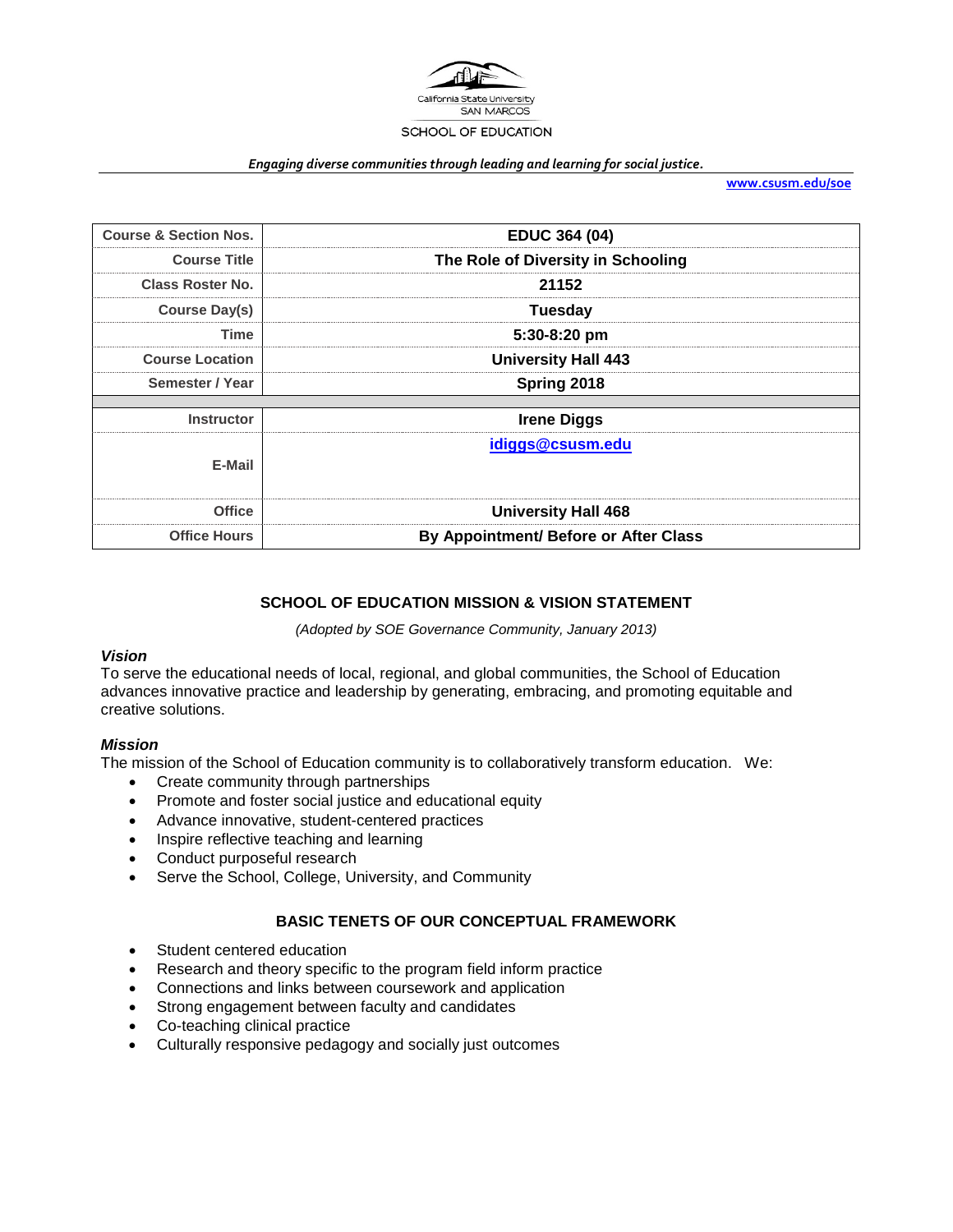## **COURSE DESCRIPTION**

## **The Role of Cultural Diversity in Schooling**

Principles of first and second language acquisition (e.g. historical and current theories, psychology, sociocultural, political, and pedagogical factors) and issues related to notions of culture, interaction, and communication in school and community contexts (e.g. the nature of culture, manifestations of cultural contact and cultural diversity in the United States and in California) within a theoretical and applied context. Required of all credential candidates. Also offered as SLP 364. Students may not receive credit for both.

#### **Instructor Description**

This course explores cultural and linguistic diversity as acritical variables in achieving educational equity for all students. Major units include intensive theoretical and practical articulation of culture and cultural pluralism; educational issues of race, class, gender, language, ethnicity, sexual orientation and exceptionality; social, social structural, programmatic and curricular issues; and effective teaching for diverse populations.

## **Course Prerequisites**

*Required of all credential candidates.*

## **Course Objectives**

Students completing EDUC 364 will be able to demonstrate:

- 1. developing competencies in TPE 15: Social Justice and Equity;
- 2. understanding of various concepts of culture and cultural contact, and their applicability to learning and teaching;
- 3. understanding of cultural diversity in the United States and California;
- 4. general familiarity with cultural responsive pedagogy;
- 5. understanding of gay, lesbian, bisexual and transgender students, teachers, and families;
- 6. understanding of marginalized student populations including foster children and linguistically segregated student and parent populations.

## **Unique Course Requirements**

A unique aspect of this course is the service learning requirement, tutoring at-risk youth. All students enrolled in this class are required to do so as part of the course. Tutoring accounts for 15 hours that are counted towards the 45 student contact hours required by CSUSM for entrance into the teaching credential program. This part of the course will be covered in greater detail during the first and second session.

## **REQUIRED TEXTS, MATERIALS AND/OR ACCOUNTS**

Nieto, S., and Bode, P. (2012). *Affirming Diversity: The Sociopolitical Context of Multicultural Education*, Sixth Edition, Boston: Pearson Education, Inc.

Spring, J. ( 2007). *Deculturalization and The Struggle for Equality*. Fifth Edition. New York: The McGraw Hill Companies, Inc. ISBN–10: 0-07-313177-6

## **Please consider one of the following novels, but do not purchase it until after we discuss the assignment in class.**

Katherine Applegate: *Home of the Brave*

Pam Munoz Ryan: *Esperanza Rising*

Sharon M. Draper: *Out of My Mind*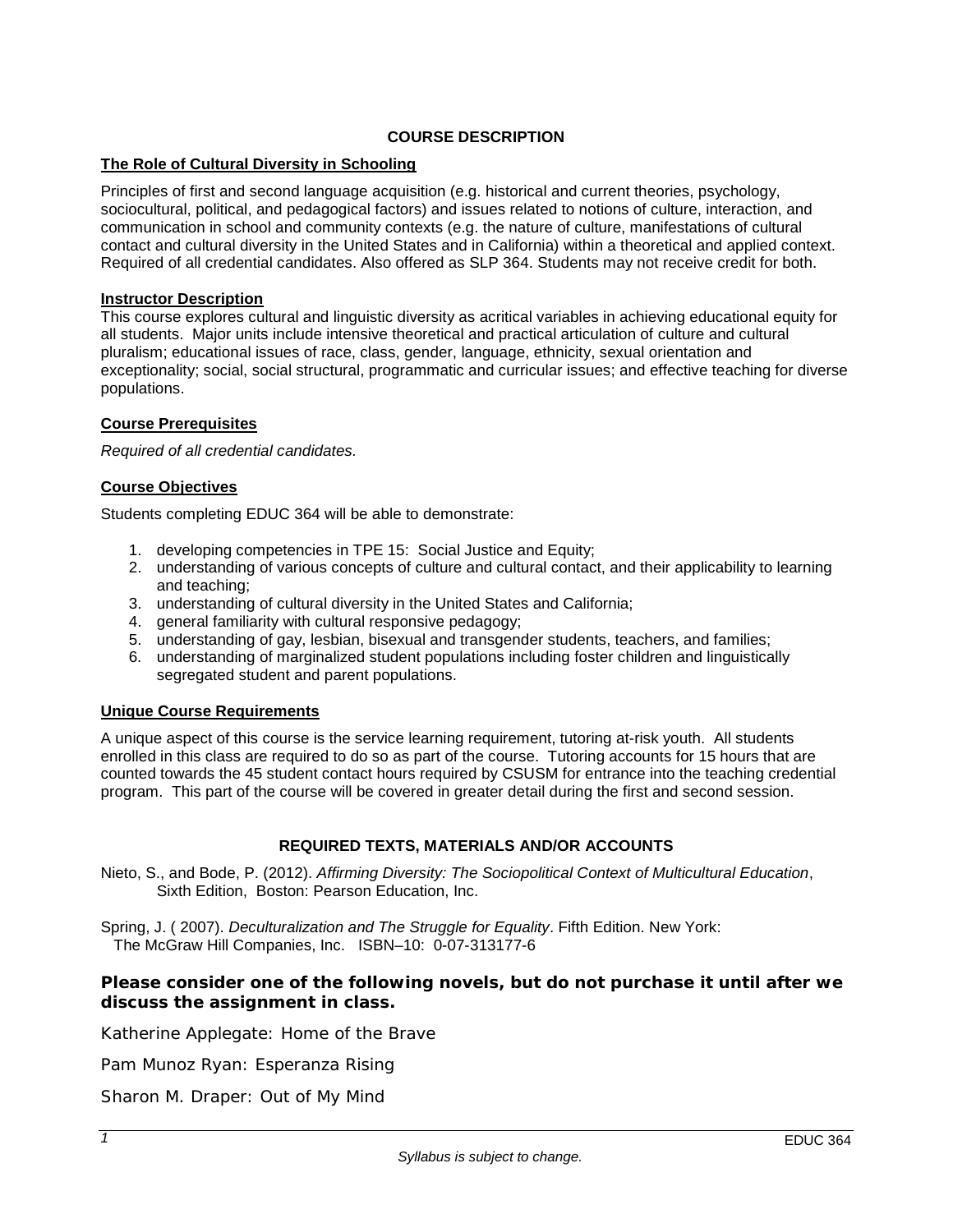Rudolfo Anaya: *Bless Me, Ultima* Sherman Alexie: *The Absolute True Diary of a Part Time Indian* R. J. Palacio: *Wonder* Sharon Flake: *The Skin I'm In*

Jacqueline Woodson*: Brown Girl Dreaming*

### **TEACHER CANDIDATE LEARNING OUTCOMES Authorization to Teach English Learners (Credential Courses only)**

This credential program has been specifically designed to prepare teachers for the diversity of languages often encountered in California public school classrooms. The authorization to teach English learners is met through the infusion of content and experiences within the credential program, as well as additional coursework. Candidates successfully completing this program receive a credential with authorization to teach English learners. *(Approved by CCTC in SB 2042 Program Standards, August 02).*

## **Teacher Performance Expectation (TPE) Competencies**

The course objectives, assignments, and assessments have been aligned with the CTC standards for (Single Subject, Multiple Subject, Special Education, etc.) Credential. For further clarification, please contact Dr. Ana Hernandez, CTEL Program Coordinator at [ahernand@csusm.edu](mailto:ahernand@csusm.edu)*.*

This course is designed to help teachers seeking a California teaching credential to develop the skills, knowledge, and personal attributes necessary to assist schools and districts in implementing effective programs for all students. The successful candidate will be able to merge theory and practice in order to realize a comprehensive and extensive educational program for all students. You will be required to formally address the following TPEs in this course

# **TPE 1. Engaging and Supporting All Students in Learning**

*1. Apply knowledge of students, including their prior experiences, interests, and social/emotional learning needs, as well as their funds of knowledge and cultural, language, and socioeconomic backgrounds, to engage them in learning.*

*6. Provide a supportive learning environment for students' first and/or second language acquisition by using research-based instructional approaches, including focused English*

*Language Development, Specially Designed Academic Instruction in English (SDAIE), scaffolding across content areas, and structured English immersion, and demonstrate an understanding of the difference among students whose only instructional need is to acquire Standard English proficiency, students who may have an identified disability affecting their ability to acquire Standard English proficiency, and students who may have both a need to acquire Standard English proficiency and an identified disability.*

## **TPE 15: Social Justice and Equity**

*Unique to CSUSM's Teacher Credential Program is TPE 15: Social Justice & Equity. Teacher candidates will be able to identify issues of social justice and equity in the classroom to ensure equal outcomes for diverse students. They will be familiar with ideas, definitions, and major theorists in the fields of multicultural education, social reconstruction, and democratic education. Pluralism and divergent perspectives on educating students will be the foundation of designing effective lessons and instructional practices for diverse students. Candidates will understand when and how to collaborate with others, especially curriculum specialists, community leaders, and parents on preparing relevant and appropriate instructional activities,*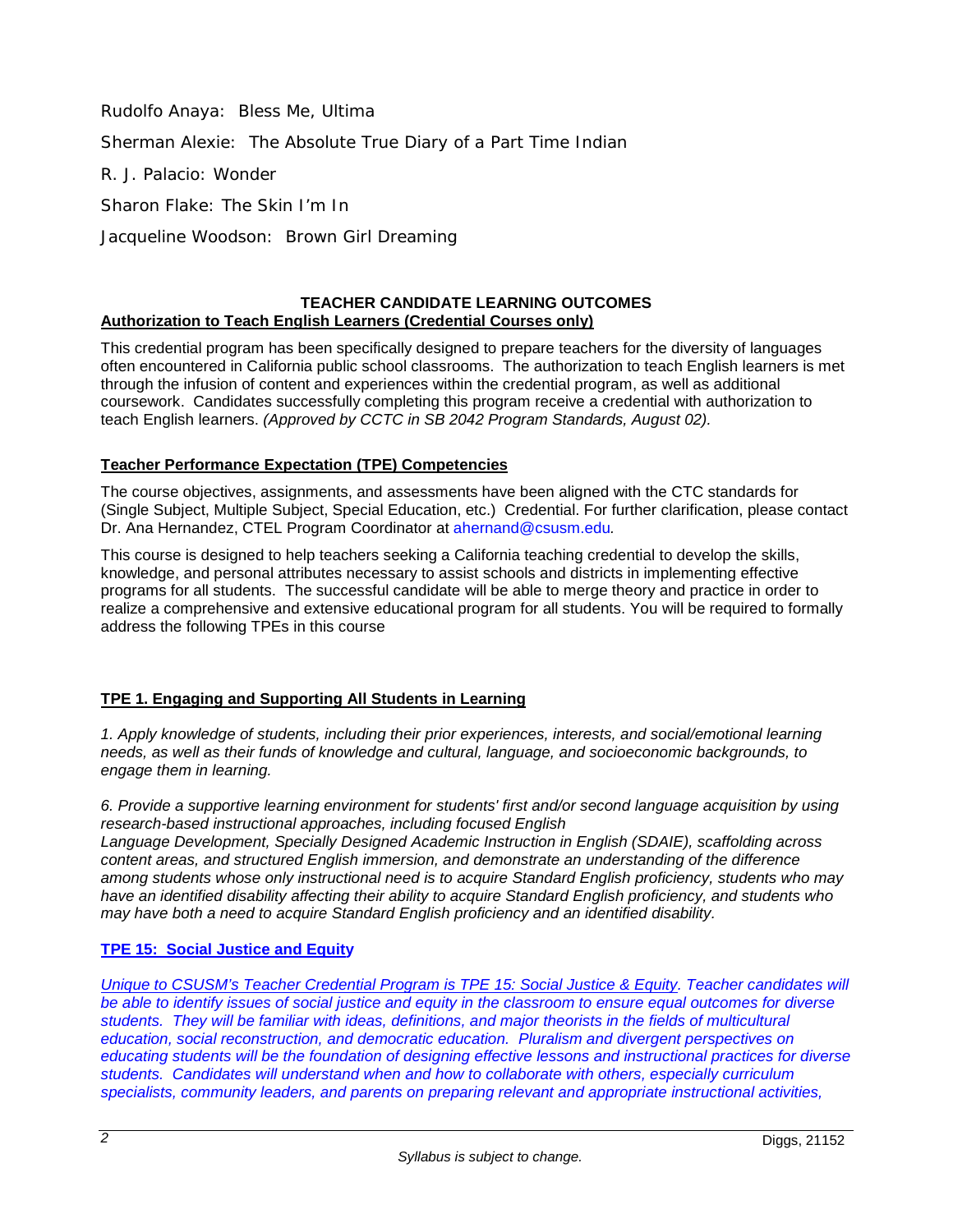*curricular units, and school structures that would provide equitable outcomes for students from different linguistic, cultural, and socio-economic backgrounds.*

## **GENERAL CONSIDERATIONS**

## **Assessment of Professional Dispositions**

Assessing a candidate's dispositions within a professional preparation program is recognition that teaching and working with learners of all ages require not only specific content knowledge and pedagogical skills, but also positive attitudes about multiple dimensions of the profession. The School of Education has identified six dispositions – social justice and equity, collaboration, critical thinking, professional ethics, reflective teaching and learning, and life-long learning—and an assessment rubric. For each dispositional element, there are three levels of performance- *unacceptable*, *initial target*, and *advanced target*. The description and rubric for the three levels of performance offer measurable behaviors and examples.

The assessment is designed to provide candidates with ongoing feedback for their growth in professional dispositions and includes a self-assessment by the candidate. The dispositions and rubric are presented, explained and assessed in one or more designated courses in each program as well as in clinical practice. Based upon assessment feedback candidates will compose a reflection that becomes part of the candidate's Teaching Performance Expectation portfolio. Candidates are expected to meet the level of *initial target* during the program.

### **School of Education Attendance Policy**

**Due to the dynamic and interactive nature of courses in the School of Education, all candidates are expected to attend all classes and participate actively. At a minimum, candidates must attend more than 80% of class time, or s/he may not receive a passing grade for the course at the discretion of the instructor. Individual instructors may adopt more stringent attendance requirements. Thus, for this class, students who miss four (4) classes will be dropped. Should the candidate have extenuating circumstances, s/he should contact the instructor as soon as possible.** *(Adopted by the COE Governance Community, December,1997).*

#### **Students with Disabilities Requiring Reasonable Accommodations**

Students with disabilities who require reasonable accommodations must seek approval for services by providing appropriate and recent documentation to the Office of Disability Support Services (DSS). This office is in Craven Hall 4300, contact by phone at (760) 750-4905, or TTY (760) 750-4909. Students authorized by DSS to receive reasonable accommodations should meet with their instructor during office hours. Alternatively, in order to ensure confidentiality, in a more private setting.

## **All University Writing Requirement**

The all-University writing requirements will be met through written reactions and reflections related to assigned readings. Every course at the University must have a writing requirement of at least 2500 words.

#### **CSUSM Academic Honesty Policy**

Teacher Candidates will be expected to adhere to standards of academic honesty and integrity, as outlined in the Student Academic Honesty Policy. All written work and oral presentation assignments must be original work. All ideas/materials that are borrowed from other sources must have appropriate references to the original sources. Any quoted material should give credit to the source and be punctuated with quotation marks.

Candidates are responsible for honest completion of their work including examinations. There will be no tolerance for infractions. If you believe there has been an infraction by someone in the class, please bring it to the instructor's attention. The instructor reserves the right to discipline any student for academic dishonesty in accordance with the general rules and regulations of the university. Disciplinary action may include the lowering of grades and/or the assignment of a failing grade for an exam, assignment, or the class as a whole.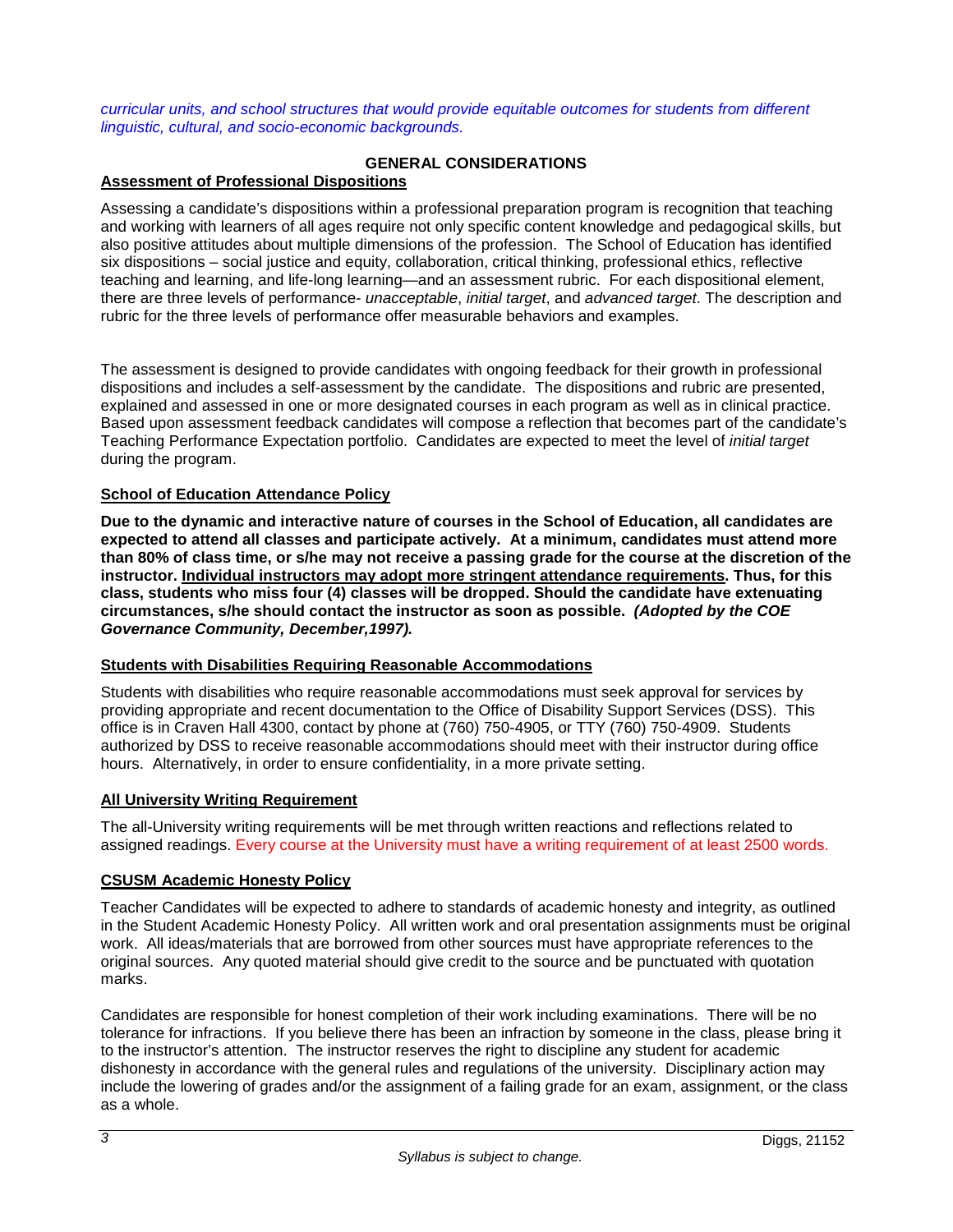Incidents of Academic Dishonesty will be reported to the Dean of Students. Sanctions at the University level may include suspension or expulsion from the University.

#### **Plagiarism**

As an educator, it is expected that each candidate will do his/her own work, and contribute equally to group projects and processes. Plagiarism or cheating is unacceptable under any circumstances. If you are in doubt about whether your work is paraphrased or plagiarized see the Plagiarism Prevention for Students website [http://library.csusm.edu/plagiarism/index.html.](http://library.csusm.edu/plagiarism/index.html) If there are questions about academic honesty, please consult the University catalog.

#### **Use of Technology**

Candidates are expected to demonstrate competency in the use of various forms of technology (i.e. word processing, electronic mail, Cougar Courses (Moodle platform), use of the Internet, and/or multimedia presentations). Specific requirements for course assignments with regard to technology are at the discretion of the instructor. Keep a digital copy of all assignments for use in your teaching portfolio. All assignments will be submitted online. Details will be given in class.

#### **Electronic Communication Protocol**

Electronic correspondence is a part of your professional interactions. If you need to contact the instructor, email is often the easiest way to do so. It is my intention to respond to all received e-mails in a timely manner. Please be reminded that e-mail and on-line discussions are a very specific form of communication, with their own nuances and etiquette. For instance, electronic messages sent in all upper case (or lower case) letters, major typos, or slang, often communicate more than the sender originally intended. With that said, please be mindful of all e-mail and on-line discussion messages you send to your colleagues, to faculty members in the School of Education, or to persons within the greater educational community. All electronic messages should be crafted with professionalism and care.

Things to consider:

- Would I say in person what this electronic message specifically says?
- How could this message be misconstrued?
- Does this message represent my highest self?
- Am I sending this electronic message to avoid a face-to-face conversation?

In addition, if there is ever a concern with an electronic message sent to you, please talk with the author in person in order to correct any confusion.

#### **COURSE REQUIREMENTS**

### **ASSIGNMENTS/DUE DATES/POINTS POSSIBLE**

**Note: The following is a concise explanation of tentative assignments for this course. If there is a strong possibility that the instructor needs to modify some of these assignments to meet the needs of the class, all students will be kept aware of any changes well in advance of any due date.**

#### **Attendance, Punctuality, & Class Participation 10 points**

It is important that students are well prepared for course sessions and participate in activities and assignments. At a minimum, students must attend more than 80% of class time, or s/he **may not receive a passing grade** for the course at the discretion of the instructor. Should the student have extenuating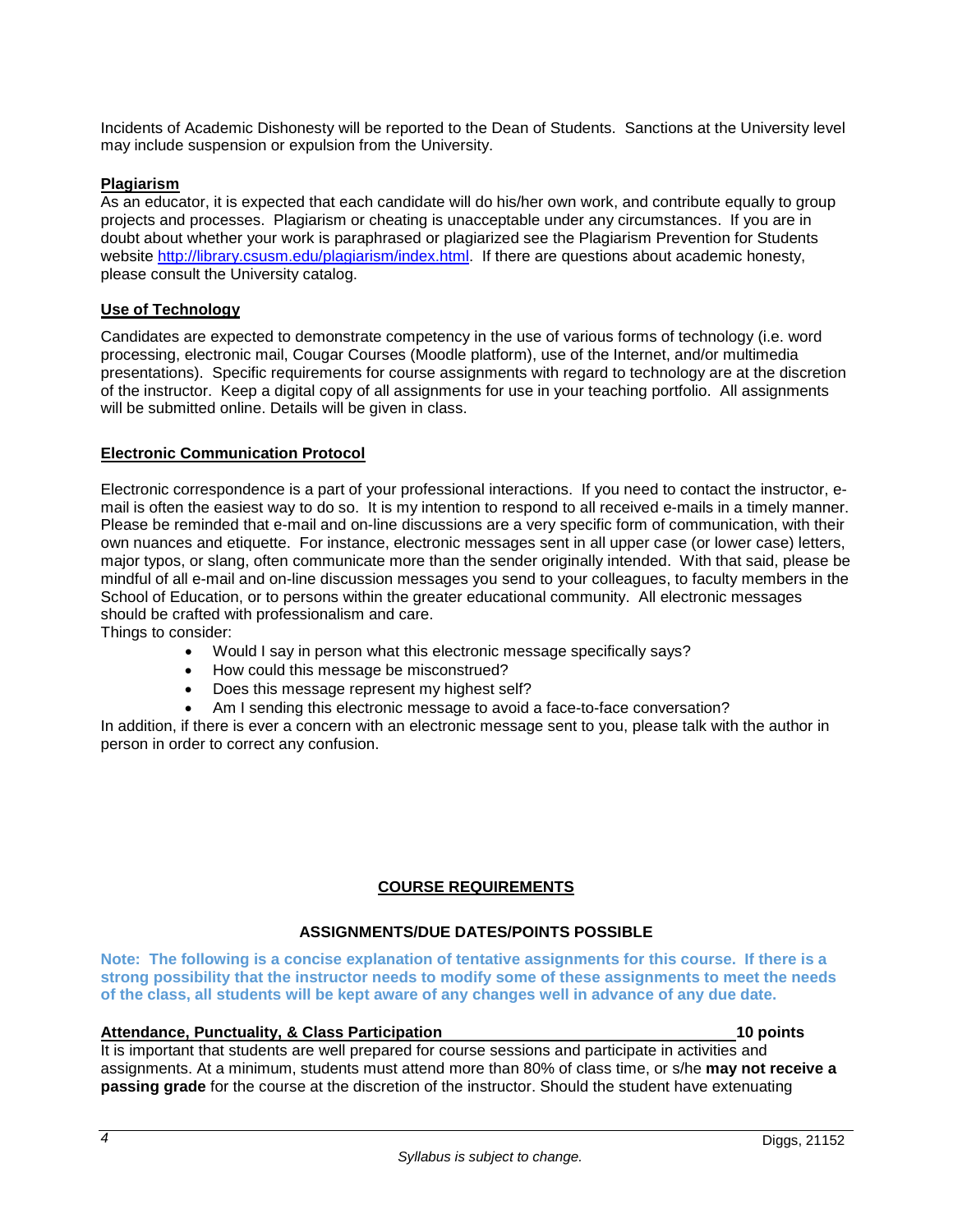circumstances, s/he should contact the instructor as soon as possible. *Notification of absence does not warrant an excuse.*

- **1**. Missing more than 1 class meetings will result in the reduction of one letter grade.
- **2.** Arriving late/leaving early on more than 2 occasions will be equivalent to an absence.
- **3.** Serious illness and emergency circumstances will be considered on a case-by-case basis.
- **4**. Student may negotiate to make up one absence and each subsequent unexcused absence will result
- in a 5 point reduction from attendance and participation.

## **Joel Spring Group Presentation 10 points**

### **The due dates are listed by chapter under Assignment Details & Submission.**

You and your group will be responsible to lead discussion for 20-30 minutes on one of the chapters from *Deculturalization and the Struggle for Equality*. Discussions should promote critical thinking, varied perspectives and questioning, but always in a safe and caring community where everyone is valued and respected. Connect the past to the present in our schools today. The author of our other textbook (Nieto) encourages students as agents for social change through collaboration, defining students as teachers, and defining the process of teaching and learning as a process for both student and instructor.

## **Social Justice Paper(s)-pre and post 20 points**

You will submit two papers (One-1 pager/One-2 pages) of your understanding of Social Justice. One is submitted at the start of semester (pre-)and another at the end (post-). The second paper should reflect an enhanced understanding of the concept based on the readings, class discussions and your experience in class. Answer the following question:

What does the term **Social Justice** mean to you and the teaching profession?

Paper #1: *(10 points) Due* **1/30/18** Paper #2: *(10 points) Due* **5/1/18**

## **PERSONAL HISTORY OF OTHERNESS: Who am I? 20 points Due: 4/3**

This assignment gives you the chance to analyze your personal history as you see yourself in terms of the eight categories of *otherness*: race/ethnicity, gender, religion, sexual orientation, socioeconomic status, age, physical/mental ability, and language. Throughout this analysis you will also provide an overview of your family/social context as well as a final reflection on what you learned during this critical reflection. This information will help you learn about yourself as you discover how others view you in our society, how your future students might view you, and how you might view your students from diverse backgrounds. This assignment meets the university writing requirement of at least 2500 word paper for the course. Instructions are on Cougar Courses.

**Online Forum Discussion Board –Ongoing 10 points:** Students are **REQUIRED** to participate in **Cougar Courses Discussions.** 

Focus on weekly readings and current events, be introspective, address issues and experiences and share your insights. What did you notice? What do you wonder? Please review the posted questions **BEFORE** posting your own. Students may also respond to questions when they have information that will help other students.

Five entries that include both a post and response to a peer are required. Each of the five entries will be worth 2 points each for a total of 10 points.

I'll be looking for well supported statements that are relevant to this course and consistency of discussion. *"I agree with….", 'You're so right"* …. Statements, comments, etc., and other such non-substantive postings will not be counted in the total.

#### *Issues for discussion will be chosen in class and entries must be completed by the due date listed.*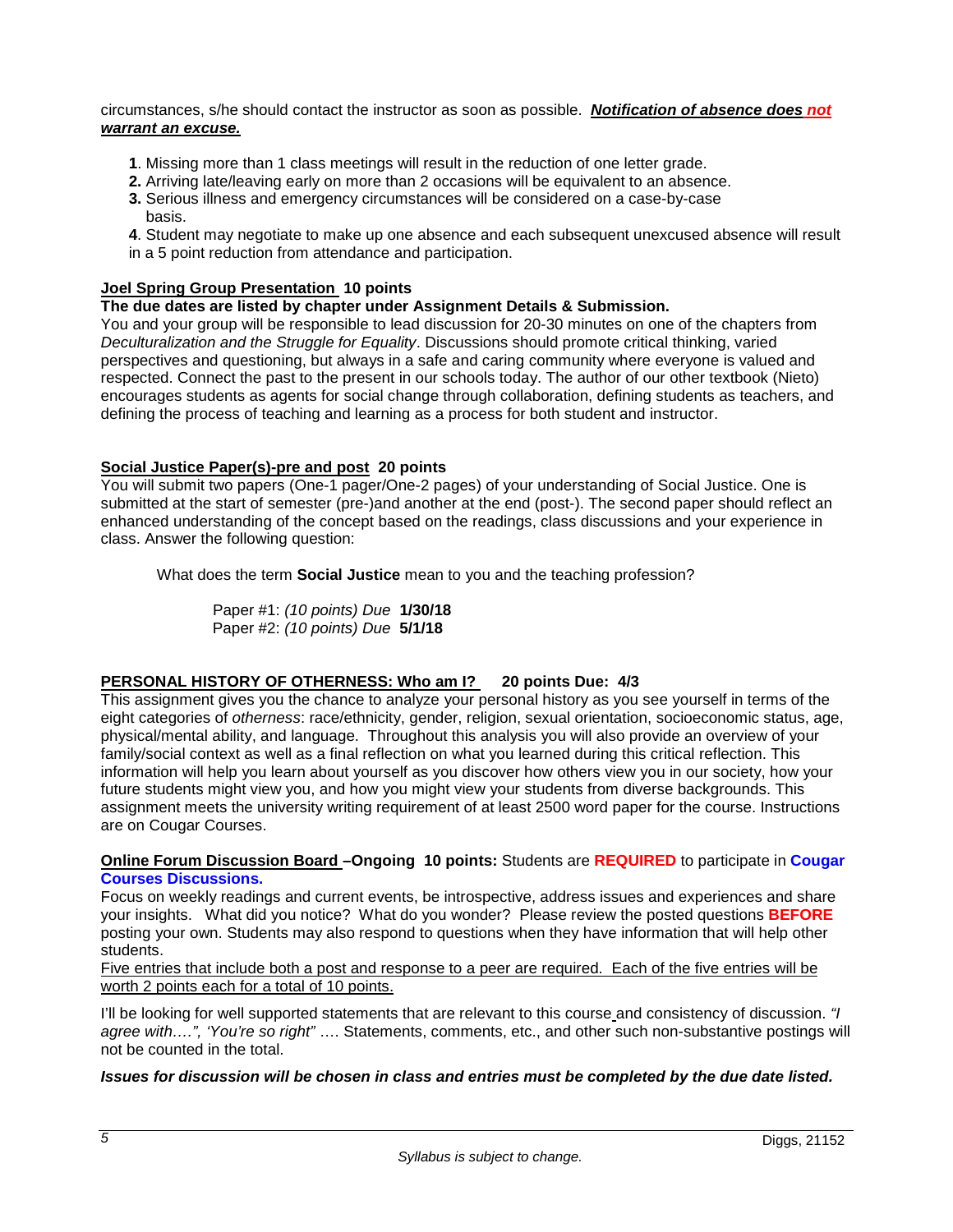## **LITERATURE REVIEW: 10 points Due: 4/17**

For this assignment, you will write a summary of a multicultural children's book or young adult novel and identify a connection to one of the six elements of social justice. In addition, you will present an idea for a classroom activity based on the story. Total 10 points

Literature Review Examining One of the Six Elements of Social Justice: Element One: Self-Love and Knowledge Element Two: Respect for Others Element Three: Issues of Social Injustice Element Four: Social Movements and Social Change Element Five: Awareness Raising Element Six: Social Action

## **SERVICE LEARNING/ REFLECTION: 20 points Due: 5/11/18**

This course is a service learning course. This means that you are required to volunteer twenty hours of service learning. At the completion of your hours, you will submit a **two-page** reflective paper that succinctly describes what you have learned over the duration of the course, specifically in relation to the service learning component. Please include personal connections, explanations as to how and why your perspective of service learning through tutoring or other community building activities has changed. Please focus on social justice and equity.

### **FORMAT FOR ALL WRITTEN ASSIGNMENTS, EXCEPT Discussion Board Comments:**

- **Word–processed**
- **1" margins, double-spaced, 12 point in a standard font**
- **Correct use of grammar, spelling and punctuation.**
- **Submit assignments on time**
- **Typed name, date, and assignment name on paper**
- **References and citations in MLA format, if applicable**

## **COURSE REQUIREMENTS AND GRADE DISTRIBUTION:**

| Personal History of Otherness                                    | 20 points |
|------------------------------------------------------------------|-----------|
| Social Justice Papers (pre) and (post)                           | 20 points |
| Discussion Board—Ongoing 5 responses @ 2 points each             | 10 points |
| Literature Review/Elements of Social Justice                     | 10 points |
| Joel Spring/ Group Presentation                                  | 10 points |
| Service Learning and Reflection (Reflection/Summary 10 Hours 10) | 20 points |
| Attendance and Participation                                     | 10 points |

Course totals **100 points**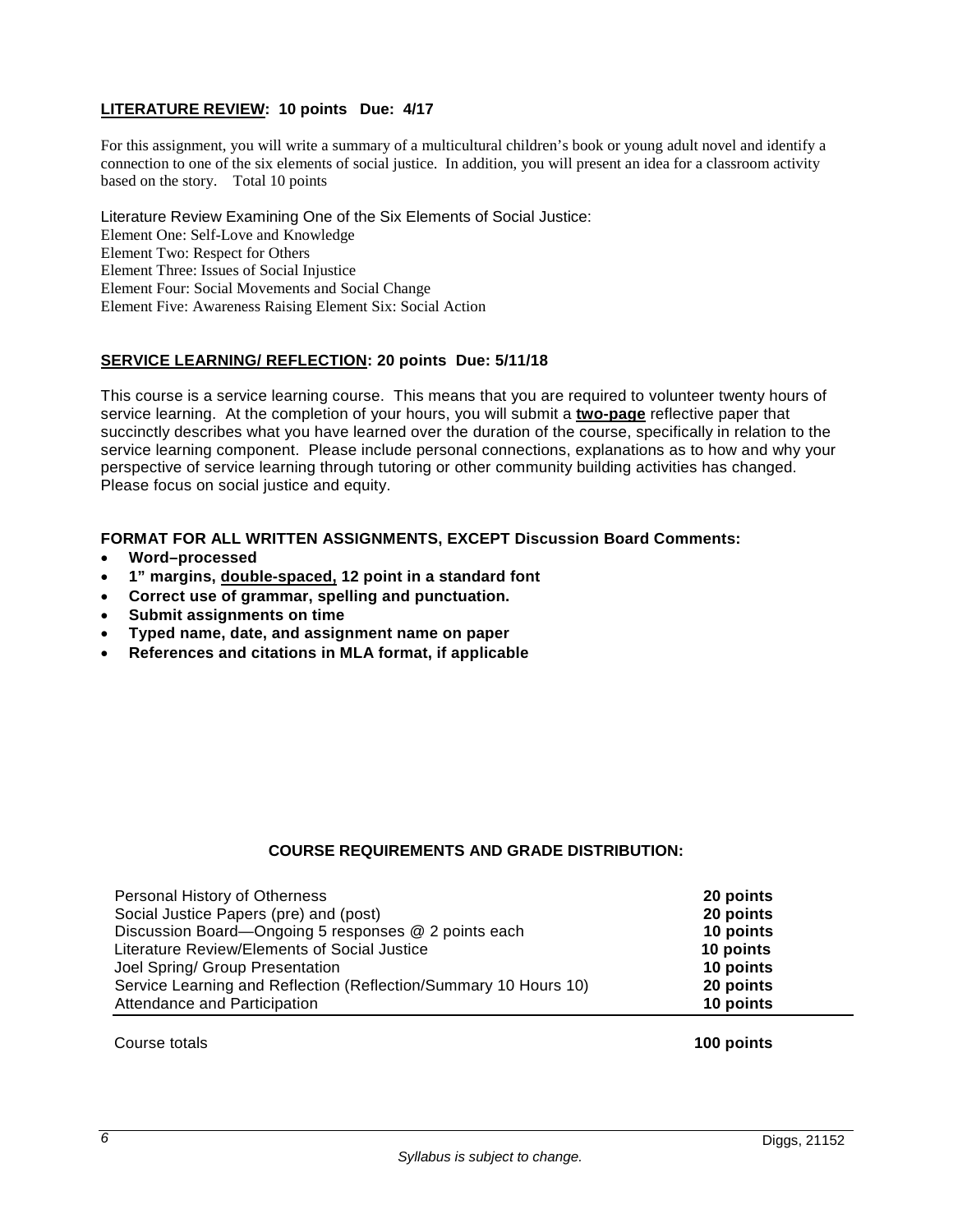## **Grading and Expectations:**

It is expected students will come to class prepared to discuss the readings, submit required assignments, and participate in class activities. Students are expected to adhere to academic honesty and integrity, standards of dependability, confidentiality and writing achievement. Because it is important for teachers to be able to effectively communicate their ideas to students, parents, colleagues, and administrators, writing that is original, clear and error-free is a priority for the college of education. It is expected that work will be turned in on time; late work will affect the grade. Please discuss individual issues with the instructor.

- Note: Students taking EDUC 364 as a prerequisite for teacher credential and graduate programs must maintain a B average (3.0 GPA), with all grades at a C+ or better.
- Late assignments will be accepted only under extenuating circumstances. Consult the instructor in advance if an assignment will be turned in late.

| A  | 94-100 points | А- | 90-93 points |
|----|---------------|----|--------------|
| B+ | 88-89 points  | в  | 83-87 points |
| B- | 80-82 points  | C+ | 78-79 points |
| C  | 73-77 points  | C- | 70-72 points |
| D  | 60-69 points  | F  | 59- Below    |

## **Final Exam Statement**

There will be no final exam.

# **SCHEDULE/COURSE OUTLINE:**

| Session | <b>Topics</b>                                                   | Readings/ Assignment                                       |
|---------|-----------------------------------------------------------------|------------------------------------------------------------|
| Week 1: | Introductions                                                   | Bring a copy of the syllabus/may be electronic             |
| 1/23    | <b>Service Learning/Tutoring SLR</b>                            |                                                            |
|         | <b>Course Syllabus Overview</b><br>Sociopolitical Context of MC | Ch. 1 Nieto (Sociopolitical Context of Schooling)          |
|         | Education                                                       | Social Justice Paper (pre) Due 1/30                        |
|         | Cultural Issues in Education and                                |                                                            |
|         | Society                                                         |                                                            |
| Week 2: | <b>Exploring Cultural Identities</b>                            | Ch. 2 Nieto (Defining Multicultural Education/terminology) |
| 1/30    |                                                                 | Developing a Plan/Tutoring                                 |
|         |                                                                 | Tatum: "The Complexity of Identity"                        |
|         |                                                                 | Online Forum: Response to Tatum article/In Class           |
|         |                                                                 | Race-The Power of an Illusion Part 1 & Part 2              |
|         |                                                                 | Due: Social Justice Paper #1                               |
|         |                                                                 |                                                            |
| Week 3: | Racism, Discrimination, and                                     | Ch. 3 Nieto (Racism, Discrimination, and Expectations of   |
| 2/6     | Expectations                                                    | Students' Achievement)                                     |
|         |                                                                 | Film: Shadow of Hate (History of Racism and Discrimination |
|         |                                                                 | in the US)                                                 |
|         |                                                                 | Part 1, 2 & 3                                              |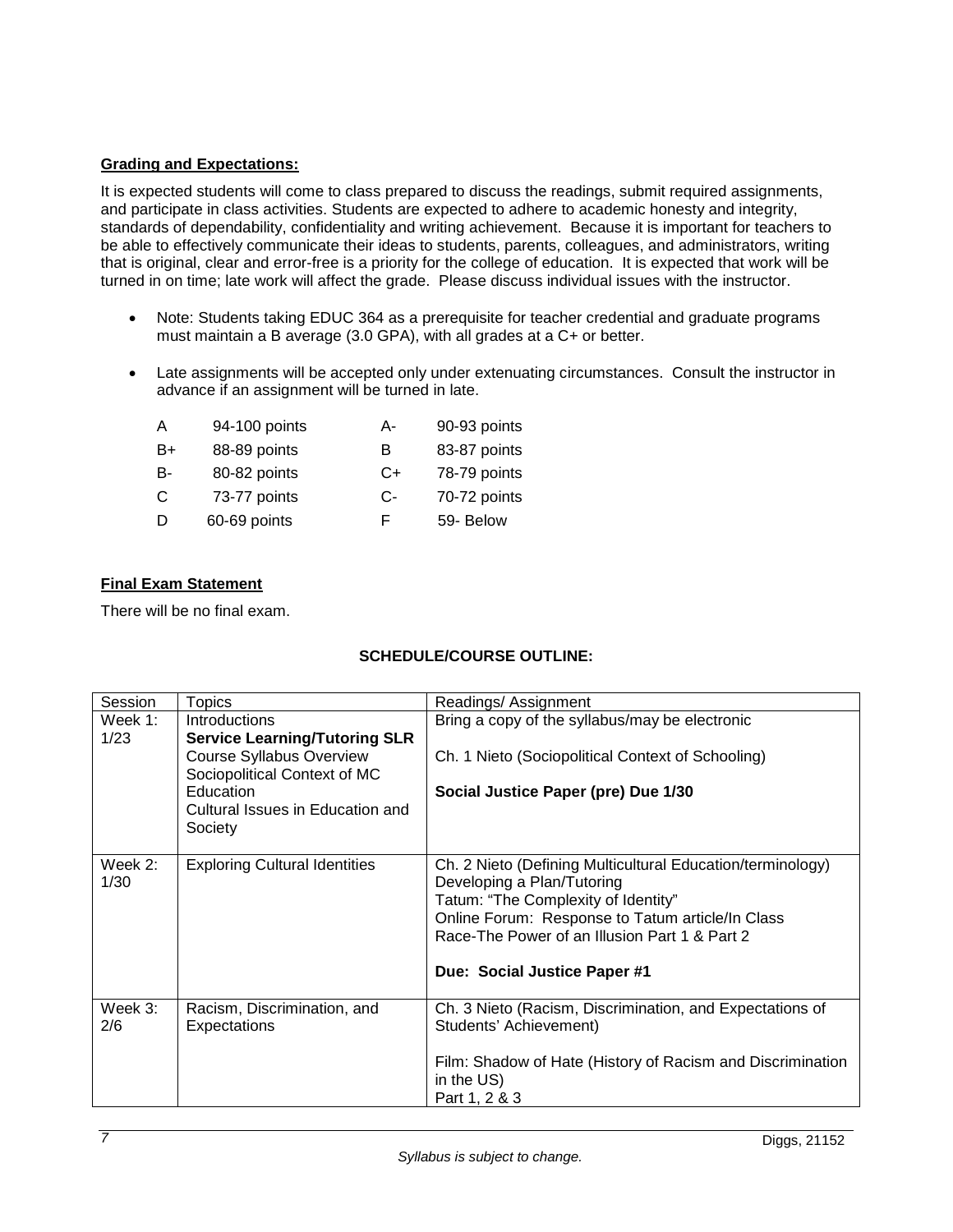| Session                 | <b>Topics</b>                                                       | Readings/ Assignment                                          |
|-------------------------|---------------------------------------------------------------------|---------------------------------------------------------------|
| Week 4:                 | Structural and Organizational                                       | Ch. 4 Nieto (Structural and Organizational                    |
| 2/13                    | Issues/Segregation                                                  | Issues/Segregation)                                           |
|                         |                                                                     | Fear: Buck Brannaman                                          |
|                         |                                                                     | Ted Talk: Whitetopia/Rich Benjamin                            |
| Week 5:                 | Personal History of Otherness                                       | <b>Writing Workshop: Personal History of Otherness</b>        |
| 2/20                    | <b>Class Activity</b>                                               | Due Date: 4/3                                                 |
|                         |                                                                     |                                                               |
|                         | Spring: Groups will meet in class                                   | Deculturalization and the Struggle for Equality by Joel       |
|                         | to prepare chapter presentations.                                   | Spring                                                        |
|                         |                                                                     |                                                               |
|                         |                                                                     |                                                               |
| Week 6:                 | Oppressive Attitudes, Policies,                                     | Ch. 5 Neito (Cultural Identity and Learning)                  |
| 2/27                    | and Procedures in Institutions                                      |                                                               |
|                         |                                                                     | Ted Talk: Can Prejudice Ever Be a Good Thing?/ Paul           |
|                         | Ted Talk: Can Prejudice Ever Be                                     | <b>Bloom</b>                                                  |
|                         | a Good Thing?/ Paul Bloom                                           |                                                               |
|                         | Literature Review/Elements of                                       |                                                               |
|                         | Social Justice Assignment                                           |                                                               |
| Week 7:                 | <b>Culture and Learning</b>                                         | Ch. 6 Neito (Linguistic Diversity in U.S. Classrooms)         |
| 3/6                     |                                                                     |                                                               |
|                         |                                                                     | Due: Joel Spring Presentation/Chapter 1                       |
|                         |                                                                     |                                                               |
| Week 8:                 | Literacy Practices and Linguistic                                   | Ch. 7 Neito (Understanding Student Learning and School        |
| 3/13                    | <b>Diversity</b>                                                    | Achievement)                                                  |
|                         | Spring Presentations: Chapters                                      |                                                               |
|                         | $4 - 5$                                                             | Due: Joel Spring Presentation/Chapter 2                       |
|                         |                                                                     |                                                               |
| Week 9:                 | Spring Break/No Class                                               |                                                               |
| 3/20                    |                                                                     |                                                               |
|                         |                                                                     |                                                               |
|                         | Learning from Students/The art                                      | Ch. 8 Nieto (Learning from Students)                          |
| <b>Week 10:</b><br>3/27 | of listening.                                                       |                                                               |
|                         | The Power of Privilege                                              | Due: Joel Spring Presentation/Chapter 3                       |
|                         |                                                                     |                                                               |
| <b>Week 11:</b>         | Diversity Implications for                                          | Ch. 9 Nieto (Adapting Curriculum for Multicultural            |
| 4/3                     | Students, Teachers, Families,                                       | Classrooms)                                                   |
|                         | and Communities                                                     |                                                               |
|                         |                                                                     | Due: Personal History of Otherness                            |
|                         |                                                                     | Due: Joel Spring Presentation/Chapter 4                       |
|                         |                                                                     |                                                               |
|                         | Creating Classrooms that Value<br><b>Multicultural Perspectives</b> |                                                               |
| <b>Week 12:</b>         | <b>Creating Classrooms that Value</b>                               | Ch. 10 Neito (Affirming Diversity: Implications for Teachers, |
| 4/10                    | <b>Multicultural Perspectives</b>                                   | Schools, Families and Communities)                            |
|                         |                                                                     |                                                               |
|                         |                                                                     | Ted Talk: Ta-Nehisi Coates- "When Every Word Doesn't          |
|                         |                                                                     | Belong to Everyone"                                           |
|                         |                                                                     |                                                               |
|                         |                                                                     | Due: Joel Spring Presentation/Chapter 5                       |
|                         |                                                                     |                                                               |